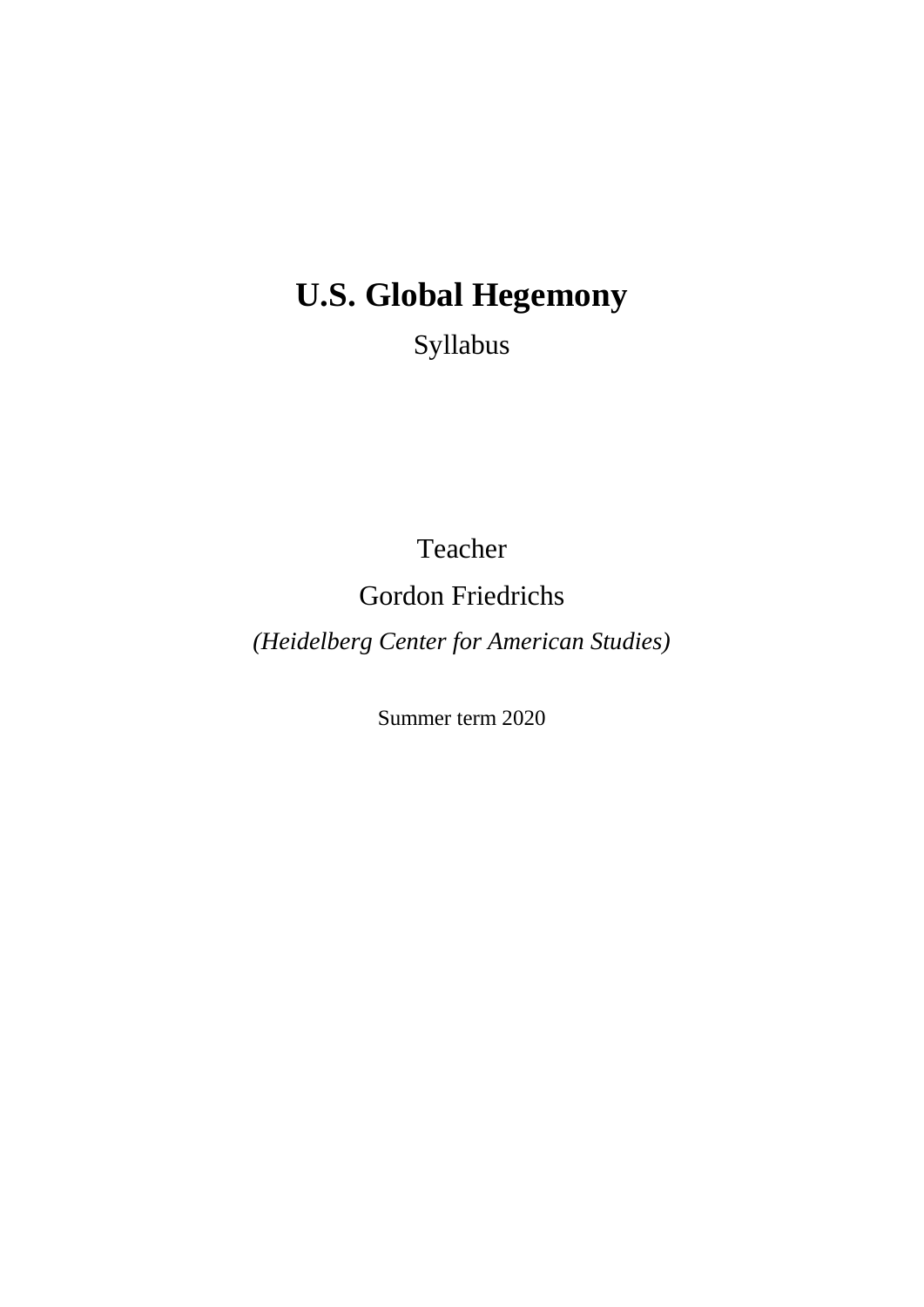## "U.S. Global Hegemony" (Online Course)

This course examines the rise and potential decline of the United States as a global hegemon. Students will engage with a wide variety of theoretical approaches to the concept of hegemony in world politics with a particular focus on the academic debate surrounding the current state of US global affairs. The goal is to provide students with advanced theoretical knowledge that allow them to think critically about the stability, transition, and construction of hegemony in the discipline and practice of international relations.

Students will engage with a broad variety of empirical cases. These include, but are not limited to, US military interventions, the U.S. role in global governance regimes, international sanctions practice, as well as the domestic politics of US global hegemony. In addition, cases will explore some of the challenges to U.S. hegemony posed by rising powers and non-state actors. The cases will illuminate general patterns and processes, but also specific strategies and trade-offs of US global hegemony, covering a range of policy areas.

Students are required to regularly present critical summaries of the course's reading material in class as well as write a longer term paper either during the semester or afterwards (all in English). The course is designed for MA students with basic or advanced knowledge of IR.

# **Literature:**

Brook, Stephen, and William Wohlforth. 2016. *America Abroad: The United States´ Global Role in the 21st Century.* Oxford, NY: Oxford University Press.

Daalder, Ivo H., and James M. Lindsay. 2018. *The Empty Throne: America's Abdication of Global Leadership*. New York: PublicAffairs.

Hastedt, Glenn P. 2017. *American Foreign Policy: Past, Present, and Future*. 11 ed. Lanham, Md.: Rowman & Littlefield.

Herring, George C. 2011. *From Colony to Superpower: U.S. Foreign Relations since 1776*. 1 ed, Oxford History of the United States. Oxford: Oxford University Press.

Grygiel, Jakub J., and A. Wess Mitchell. 2016. *The Unquiet Frontier: Rising Rivals, Vulnerable Allies, and the Crisis of American Power*. Princeton: Princeton University Press.

Ikenberry, G. John. 2011. *Liberal Leviathan: The Origins, Crisis, and Transformation of the American World Order*. Princeton: Princeton University Press.

Kagan, Robert. 2018. *The Jungle Grows Back: America and Our Imperiled World*. New York: Knopf.

Lieber, Robert J. 2012. *Power and Willpower in the American Future: Why the United States Is Not Destined to Decline*. New York: Cambridge University Press.

Norrlof, Carla. 2010. *America's Global Advantage: US Hegemony and International Cooperation*. Cambridge: Cambridge University Press.

Patrick, Stewart. 2009. *The Best Laid Plans: The Origins of American Multilateralism and the Dawn of the Cold War*. Lanham, MD: Rowman & Littlefield Publishers.

Thompson, John A. 2015. *A Sense of Power: The Roots of America's Global Role*. Ithaca, NY: Cornell University Press.

Walt, Stephen M. 2018. *The Hell of Good Intentions: America's Foreign Policy Elite and the Decline of U.S. Primacy*. New York: Farrar Straus & Giroux.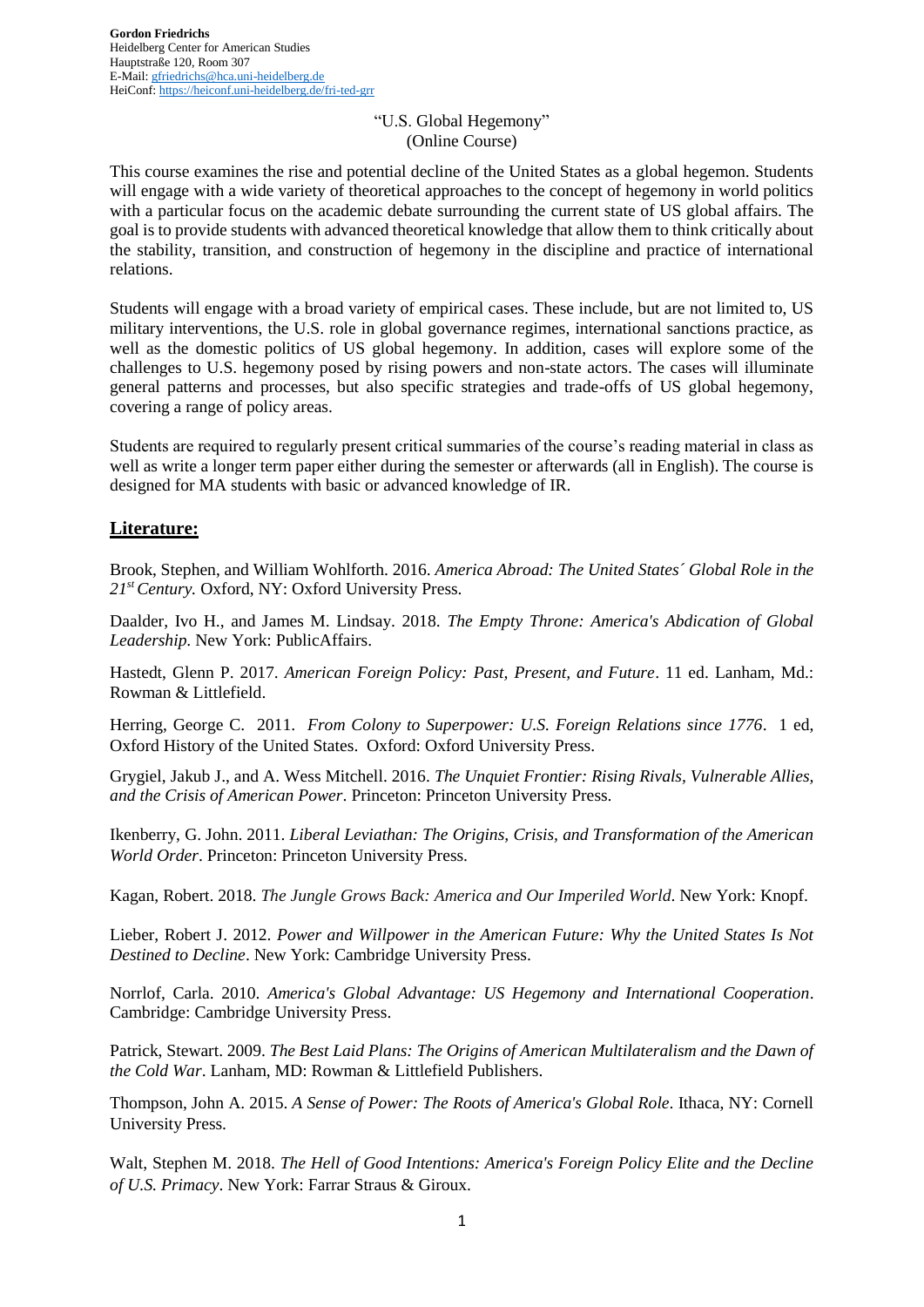## Course requirements

- **1. Class Participation** each student will participate in three ways during the semester:
	- **I. Reading & Studying the required readings.** Students can access the required readings for each week via the online learning platform Moodle [\(https://moodle.uni](https://moodle.uni-heidelberg.de/)[heidelberg.de\)](https://moodle.uni-heidelberg.de/). For legal reasons it is forbidden to share the Moodle password with others who are not participants of this course!
	- **II.** Participate in one online forum discussion (moodle) during the weeks 6-11.
	- **III.** Record one podcast episode with a group of other students during the weeks 6-11.
- **2. Writing Assignments** each student will have to **choose** between three different writing assignments and **complete two**:
	- **I. One response papers.** A response paper should answer a set of guiding questions that the teacher will present to you and draws on the weeks 2, 3, and 5 of reading. The response paper is to be 2-3 pages long (excluding citations), typed, double-spaced, with one-inch margins, using a 12 point font, and is **due on June 1.**
- **II. One case study**. The case study should examine lessons and/or implications of the chosen case for our understanding of U.S. global hegemony and draws on readings from the weeks 9-11. The paper is to be 3-4 pages long (excluding citations), typed, doublespaced, with one-inch margins, using a 12 point font, and is **due on July 13.**
- **III. One method guide.** A method guide consists of an in-depth description of a method of your choosing from the readings of week 12. The goal should be to develop a research agenda (proposal) for studying aspects/versions/implications of U.S. global hegemony in different time periods and/or policy areas. The paper is to be 3-4 pages long (excluding citations), typed, double-spaced, with one-inch margins, using a 12 point font, and is **due on July 20.**
- **3. Final term paper (Hausarbeit)**. The final term paper is a longer written piece consisting of 15-20 pages, typed, double-spaced, with one-inch margins, using a 12 point font. Topic, method, theory, and empirical case selection can be discussed with the teacher during the semester. The final term paper is due **September 30, 2020**.

# Office hours

Office hours will take place online via HeiConf **every Monday from 9 to 10 am,** beginning on May 4, 2020:<https://heiconf.uni-heidelberg.de/fri-ted-grr> **Please sign up here:<https://heibox.uni-heidelberg.de/f/de54758e95e14c2b8858/>**

# Semesterapparat:

There is a Semesterapparat available at the Campus Library Bergheim (number 922).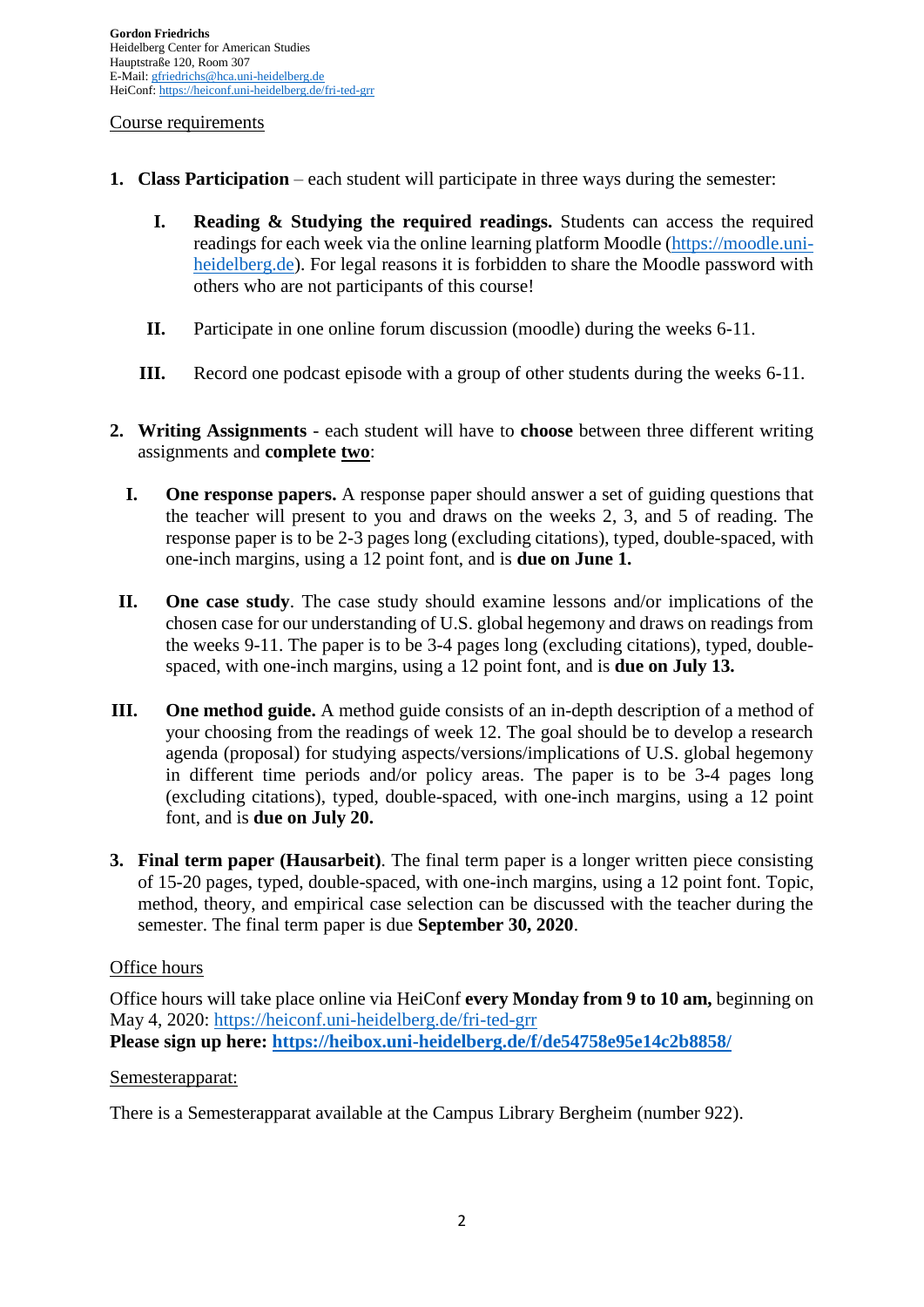**Gordon Friedrichs** Heidelberg Center for American Studies Hauptstraße 120, Room 307 E-Mail[: gfriedrichs@hca.uni-heidelberg.de](mailto:gfriedrichs@hca.uni-heidelberg.de) HeiConf[: https://heiconf.uni-heidelberg.de/fri-ted-grr](https://heiconf.uni-heidelberg.de/fri-ted-grr)

# Course outline

| Week           | Date     | Topic                                                         |
|----------------|----------|---------------------------------------------------------------|
| $\mathbf{1}$   | April 30 | Introduction                                                  |
| $\overline{2}$ | May 7    | History of U.S. Global Hegemony                               |
| 3              | May 14   | Theories of Hegemony I: Hegemonic Stability and<br>Transition |
| $\overline{4}$ | May 21   | statutory holiday                                             |
| 5              | May 28   | Theories of Hegemony II: Unipolarity and Leadership           |
| 6              | June 4   | U.S. Hegemony, International Order, and Decline               |
| 7              | June 11  | statutory holiday                                             |
| 8              | June 18  | National Preferences and U.S. Hegemony                        |
| 9              | June 25  | U.S. Hegemony and Rising Powers                               |
| 10             | July 2   | U.S. Hegemony and Regions                                     |
| 11             | July 9   | U.S. Hegemony and Global Policy Issues                        |
| 12             | July 16  | Methods for the study of U.S. Hegemony                        |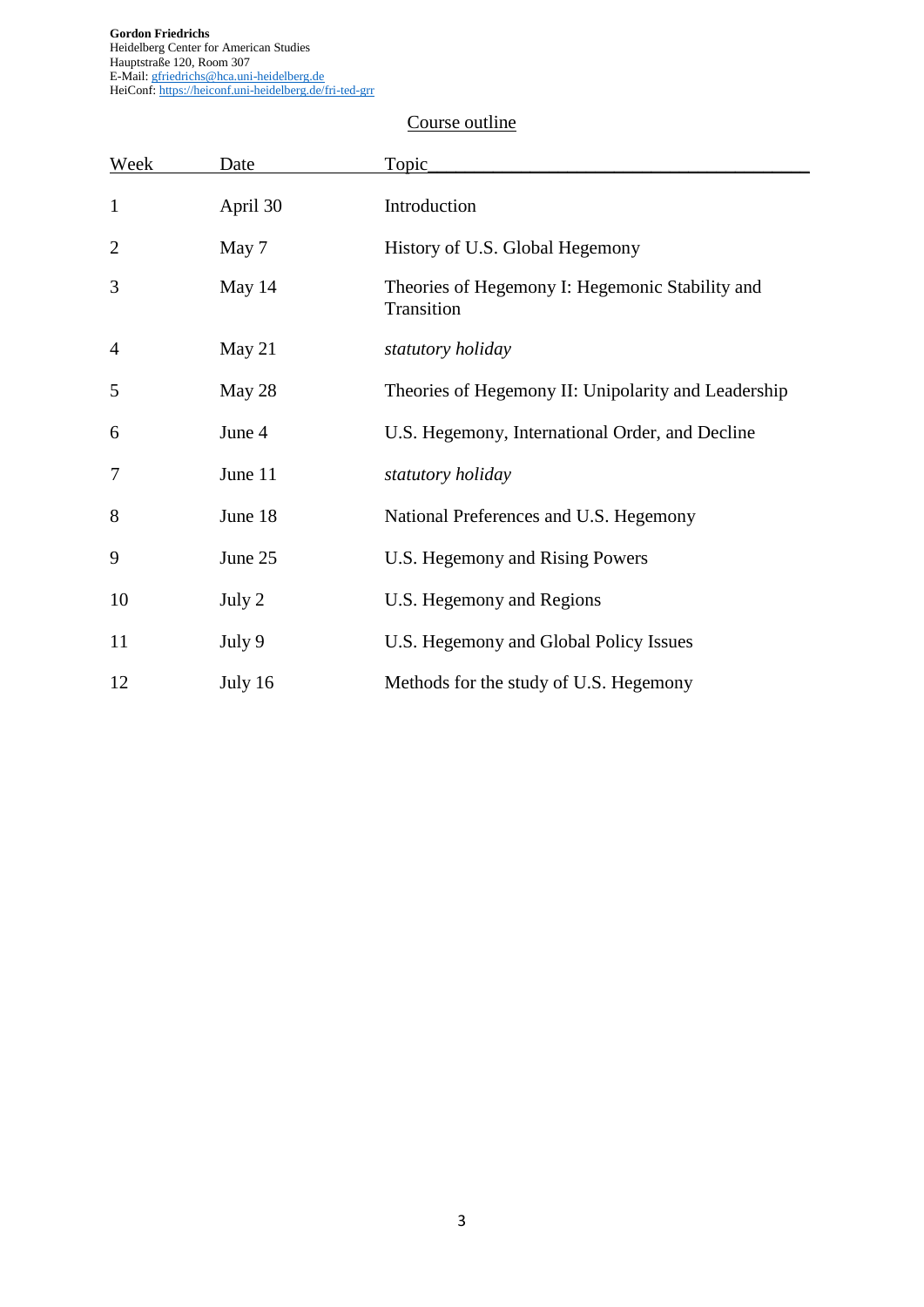#### Week 2 (May 7)

# History of U.S. Global Hegemony

#### Required reading:

Kaufman, Joyce P. 2017. *A Concise History of U.S. Foreign Policy*. 4 ed. Lanham, Md.: Rowman & Littlefield. 31-187.

Wittkopf, Eugene R., Christopher M. Jones, and Jr. Charles W. Kegley. 2008. "Principle, Power, and Pragmatism: The Goals of American Foreign Policy in Historical Perspective." In *American Foreign Policy: Pattern and Process*, 29-74. Belmont, CA: Thomson Wadsworth.

#### Further reading:

Ambrose, Stephen E., and Douglas G. Brinkley. 2010. *Rise to Globalism: American Foreign Policy Since 1938*. Ninth Revised Edition. New York: Penguin Books

Hastedt, Glenn P. 2017. *American Foreign Policy: Past, Present, and Future*. 11 ed. Lanham, Md.: Rowman & Littlefield.

Herring, George C. 2011. *From Colony to Superpower: U.S. Foreign Relations since 1776*. 1 ed, Oxford History of the United States. Oxford: Oxford University Press.

Kagan, Robert. 2012. *The world America made*. New York: Knopf.

Patrick, Stewart. 2009. *The Best Laid Plans: The Origins of American Multilateralism and the Dawn of the Cold War*. Lanham, MD: Rowman & Littlefield Publishers.

Pauly Jr., Robert J. 2010. *The Ashgate research companion to US foreign policy*. Farnham, England: Burlington.

Skidmore, David. 2011. *The unilateralist temptation in American foreign policy*, *Foreign policy analysis*. New York: Routledge.

Thompson, John A. 2015. *A Sense of Power: The Roots of America's Global Role*. Ithaca, NY: Cornell University Press.

Weeks, William Earl, Warren I. Cohen, Walter LaFeber, Iriye Akira. 2013. *The New Cambridge History of American Foreign Relations*. Cambridge: Cambridge University Press.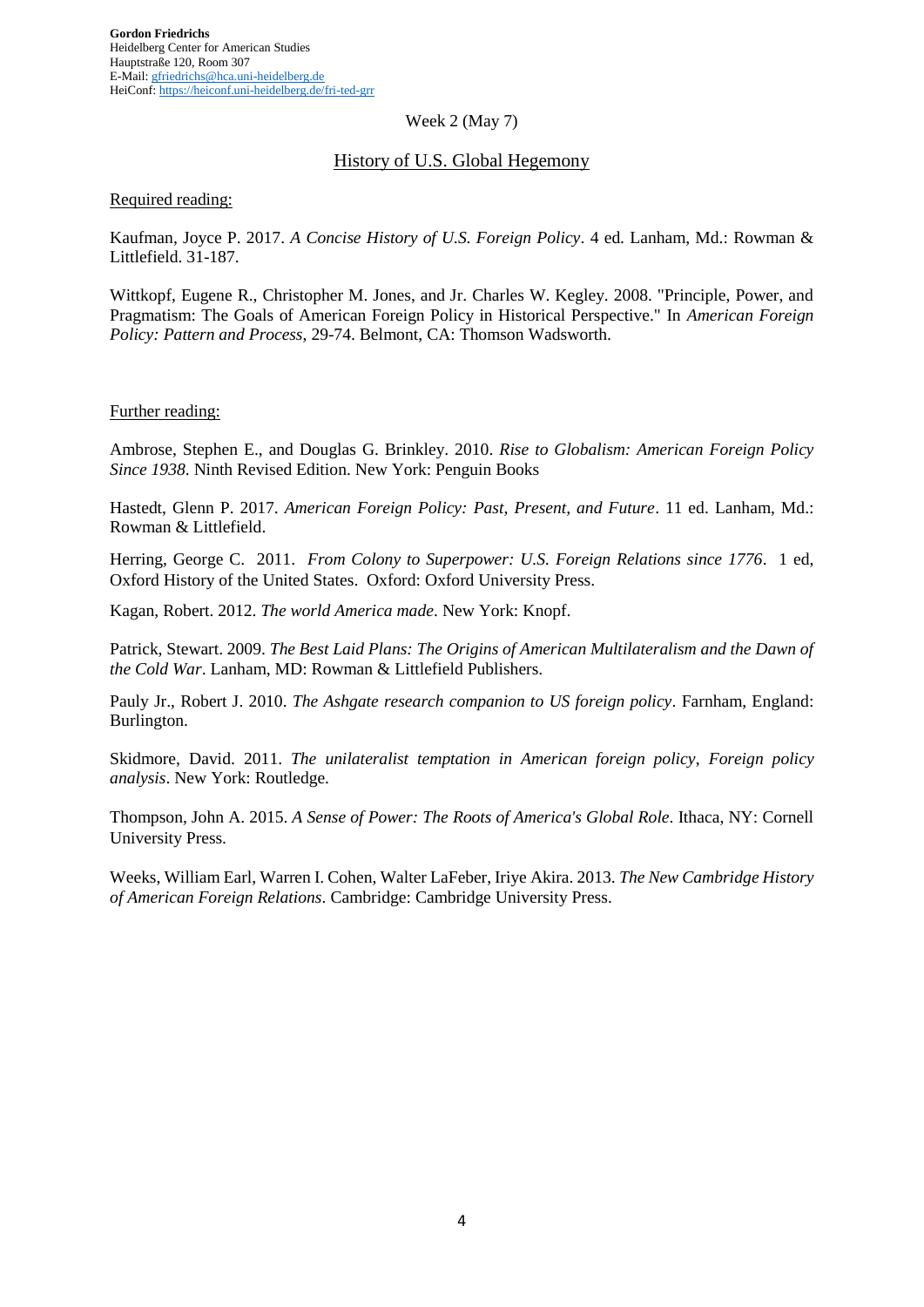#### Week 3 (May 14)

# Theories of Hegemony I: Hegemonic Stability and Transition

#### Required reading:

Kindleberger, Charles P. 1981. Dominance and leadership in the international economy. *International Studies Quarterly, 25*, 242-254.

Krasner, Stephen D. 1976. State power and the structure of international trade. *World Politics, 28*:3, 317-347.

Gilpin, Robert. 1981. *War and change in world politics*. Cambridge, U.K.: Cambridge University Press.

Hopkins, Terence K., and Immanuel Wallerstein. 1982. "Patterns of Development of the Modern World-System", in: *World-Systems Analysis: Theory and Methodology*, edited by Terence K. Hopkins and Immanuel Wallerstein, 41-82. Sage Publications: Beverly Hills, London, New Delhi.

Modelski, George. 1987. *Long Cycles in World Politics*. Basingstoke: MACMILLAN Press.

Cox, Robert. W. 1981. Social forces, states and world orders: Beyond international relations. *Millenium Journal of International Studies, 1*:2, 126-155.

#### Further reading:

Cox. Robert W. 1983. "Gramcsi, Hegemony and International Relations: An Essay in Method." *Millennium: Journal of International Studies*, 12:2, 162-174.

Gilpin, R. 1975. *U.S. power and the multinational corporation*. New York: Basic Books.

Hoffman, Mark. 1987. Critical Theory and Inter-Paradigm Debate. *Millennium: Journal of International Studies* 16:2, 231-249.

Kennedy, P. 1987. *The rise and fall of the great powers: Economic change and military conflict from 1500 to 2000*. New York: Random House.

Keohane, Robert O. 1984. *After Hegemony: Cooperation and Discord in the World Political Economy*. Princeton, NJ: Princeton University Press.

Kindleberger, C. P. 1973. *The world in depression 1929-1939*. Berkeley: University of California Press.

Midlarsky, Manus I. 1986. "A Hierarchical Equilibrium Theory of Systemic War." International Studies Quarterly, 30:1, 77-105.

Organski, A.F.K. 1958. World Politics. New York: Alfred A. Knopf.

Snidal, Duncan. 1985. "The Limits of Hegemonic Stability Theory." *International Organization* 39 (4):579-614.

Wallerstein, Immanuel. 1984. *The politics of the world-economy: The states, the movements, and the civilizations*. Cambridge: Cambridge University Press.

Webb Michael C., and Stephen D. Krasner. 1989. "Hegemonic Stability Theory: An Empirical Assessment." *Review of International Studies*, 15:2, 183-198.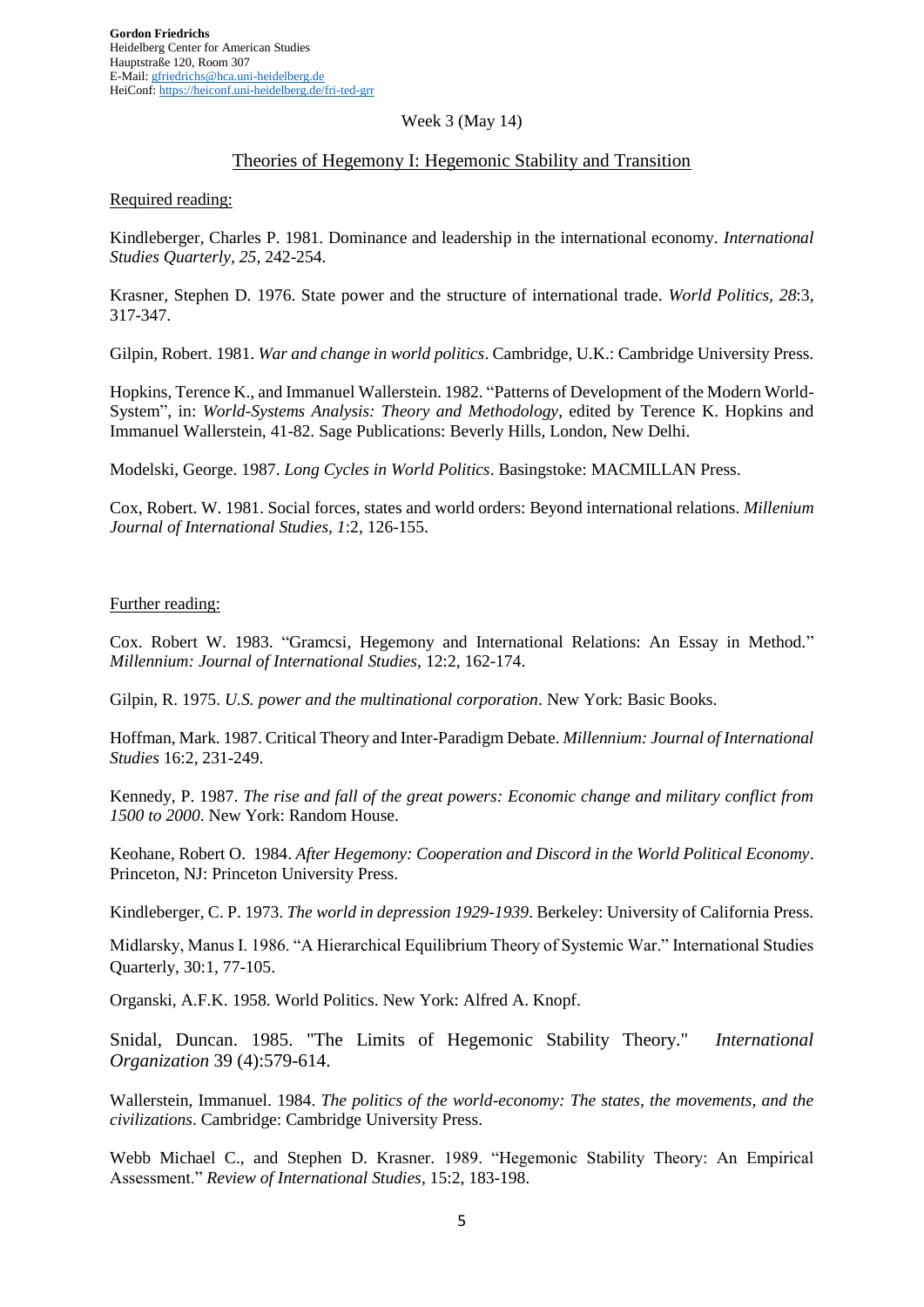#### Week 5 (May 28)

### Theories of Hegemony II: Unipolarity & Leadership

#### Required reading:

Ikenberry, G. J., & Kupchan, C. A. 1990. "Socialization and hegemonic power." *International Organization*, 44:3, 283-315.

Nye, Joseph S.1990. Soft Power. *Foreign Policy* 80, 153-171.

Wilkinson, D. 1999. "Unipolarity without hegemony." *International Studies Review*, *1*:2, 141–172.

Ikenberry, G. J., Mastanduno, M., & Wohlforth, W. C. 2009. "Unipolarity, state behavior, and systemic consequences." *World Politics, 61*:1, 1-27.

Monteiro, Nuno P. 2011/2012. "Unrest Assured: Why Unipolarity Is Not Peaceful." *International Security* 36 (3):9-40.

Clark, Ian. 2009. "Towards an English School Theory of Hegemony." *European Journal of International Relations, 15:2, 203-228.*

Hopf, Ted. 2013. "Common-sense Constructivism and Hegemony in World Politics." International Organization, 67, 317-354

Nexon, Daniel H. and Iver B. Neumann. 2018. "Hegemonic-order theory: A field-theoretic account." *European Journal of International Relations*, 24:3, 662–686.

# Further reading:

Bussmann, M., & Oneal, J. R. 2007. "Private goods? A test of power-transition theory." *Journal of Conflict Resolution*, 51, 88-111.

Grunberg, Isabelle. 1990. "Exploring the "Myth" of Hegemonic Stability." International Organization, 44:4, 431-477.

Hausken, Kjell, and Thomas Plümper. 1996. "Hegemonic Decline and International Leadership." *Politics Society* 24: 273-95.

Joseph, Jonathan. 2008. "Hegemony and the structure-agency problem in International Relations: a scientific realist contribution." *Review of International Studies*, 34, 109-128.

Lake, David A. 1993. "Leadership, Hegemony, and the International Economy: Naked Emperor or Tattered Monarch with Potential?" *International Studies Quarterly* 37: 459-89.

Lake, D. (2009). *Hierarchy in international relations*. Ithaca, NY: Cornell University Press.

MacDonald, P. K. (2018). Embedded authority: A relational network approach to hierarchy in world politics. *Review of International Studies*, *44*(1), 128–150.

Norrlof, Carla. 2017. "Hegemony, Hierarchy, and Unipolarity: Theoretical and Empirical Foundations of Hegemonic Order Studies." *Oxford Research Encyclopedia of Politics.*

Rapkin, David P., and Dan Braaten. 2009. "Conceptualising Hegemonic Legitimacy." *Review of International Studies* 35: 113–49.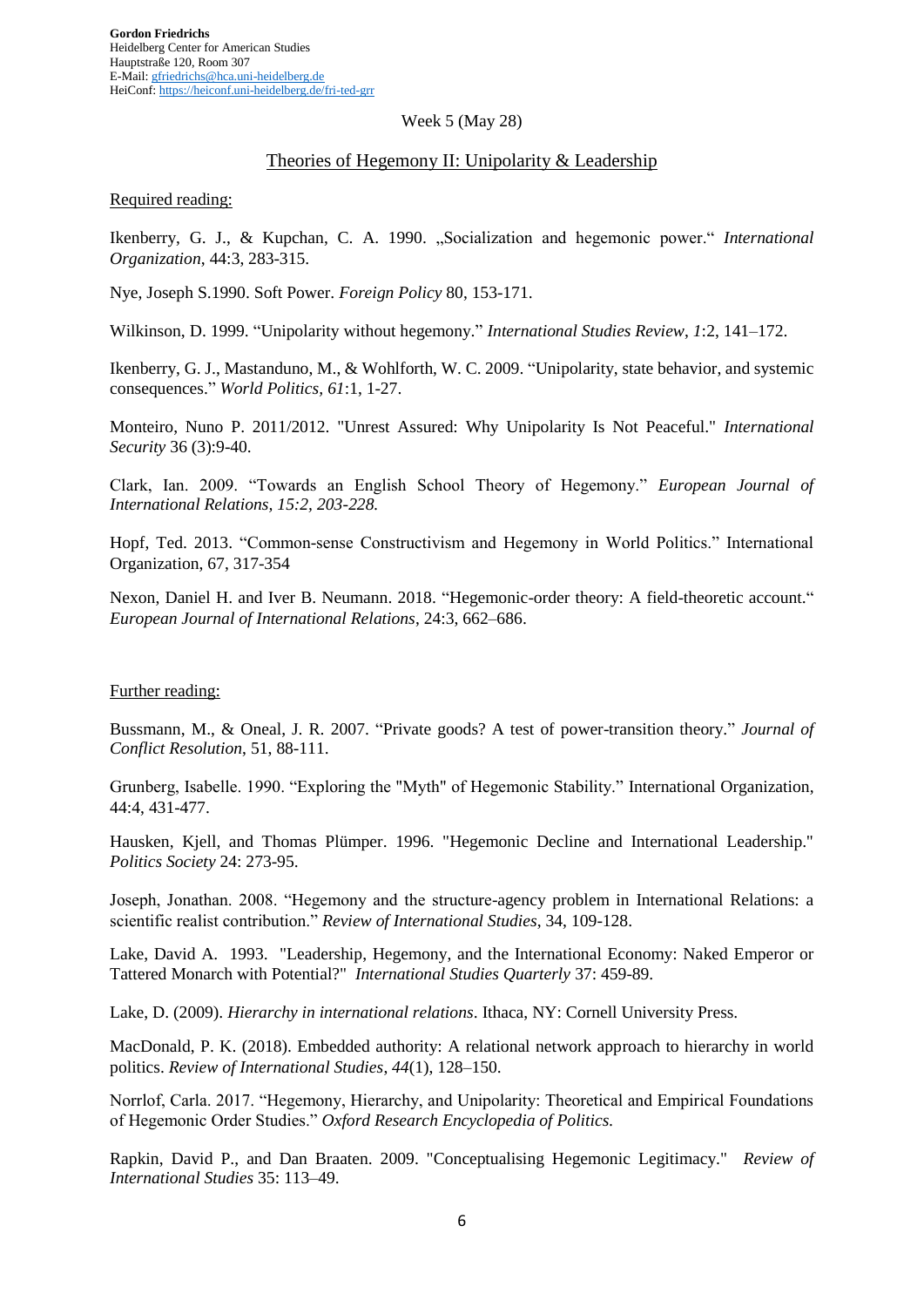#### Week 6 (June 4)

# U.S. Hegemony, International Order, and Decline

#### Required reading:

Mearsheimer, John J. 2019. "Bound to Fail: The Rise and Fall of the Liberal International Order." *International Security*, 43:4, 7-50.

Brooks, S. G., & Wohlforth, W. C. 2016. *America abroad: The United States global role in the 21st century*. 1-13, Oxford: Oxford University Press.

Drezner, D. W. 2013. "Military primacy doesn't pay (nearly as much as you think)." *International Security*, 38:1, 52-79.

Stokes, Doug. 2018. "Trump, American hegemony and the future of the liberal international order." *International Affairs*, 94:1, 133-150.

Ikenberry, G. John. 2018. "The End of liberal international order?" *International Affairs* 94:1, 7-23.

Lake, David. A. 2018. "International Legitimacy Lost? Rule and Resistance When America Is First." *Perspectives on Politics* 16:1, 1-21.

Norrlof, Carla. 2018. "Hegemony and inequality: Trump and the liberal playbook." *International Affairs* 94:1, 63-88.

Mousseau, Michael. 2019. "The End of War: How a Robust Marketplace and Liberal Hegemony Are Leading to Perpetual World Peace." *International Security*, 44:1, 160-196.

Further reading:

Acharya, Amitav. 2018. *The End of the American World Order*. London: Polity Press.

Ikenberry, G. John. 2011. *Liberal Leviathan: The Origins, Crisis, and Transformation of the American World Order*. Princeton: Princeton University Press.

Jervis, Robert, Francis J. Gavin, Joshua Rovner, and Diane N. Labrosse. 2018. *Chaos in the Liberal Order: The Trump Presidency and International Politics*. New York: Columbia University Press.

Layne, Christopher. 2011. "The unipolar exit: beyond the Pax Americana." *Cambridge Review of International Affairs* 24 (2):149-164.

Lieber, Robert J. 2012. *Power and Willpower in the American Future: Why the United States Is Not Destined to Decline*. New York: Cambridge University Press.

MacDonald, P. K., & Parent, J. M. (2011). Graceful decline? The surprising success of great power retrenchment. *International Security*, *35*(4), 7–44.

Norrlof, Carla. 2010. *America's Global Advantage: US Hegemony and International Cooperation*. Cambridge: Cambridge University Press.

Patrick, Stewart. 2016. "World Order: What, Exactly, are the Rules?" *The Washington Quarterly* 39:1, 7-27.

Reich, Simon, and Richard Ned Lebow. 2014. *Good-Bye Hegemony!: Power and Influence in the Global System*. Princeton: Princeton University Press.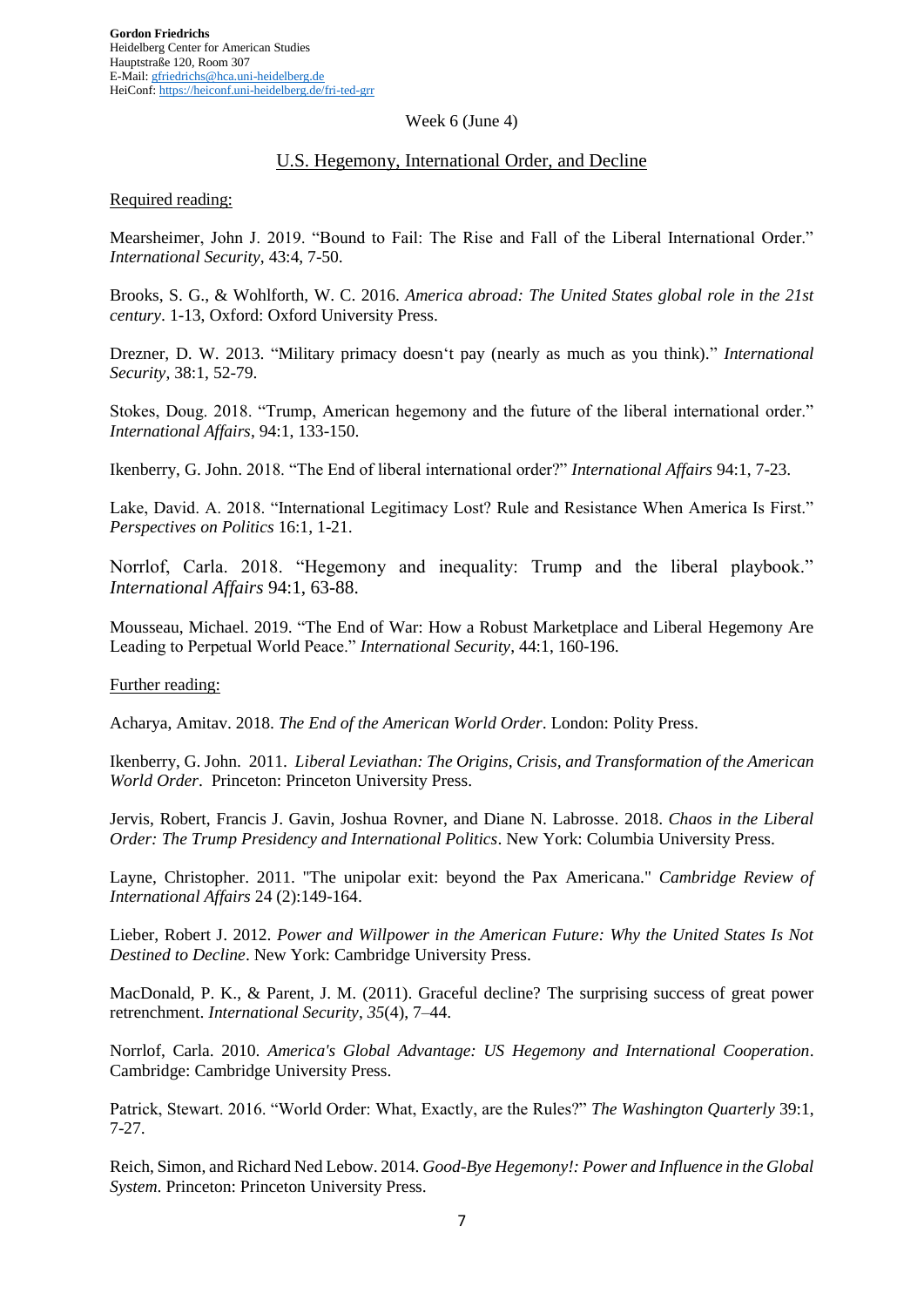#### Week 8 (June 18)

# National Preferences and U.S. Hegemony

#### Required reading:

Ross, A., & Posen, B. 1996. "Competing visions of U.S. grand strategy." *International Security*, *21*(3), 5–53.

Mead, Walter Russell. 2001. "The Serpent And The Dove: The Hamiltonian Way." In: *Special Providence: American Foreign Policy and How It Changed the World*, 99-131. New York: Alfred A. Knopf.

Mead, Walter Russell. 2001. "The Connecticut Yankee In The Court Of King Arthur: Wilsonianism and Its Mission." In: *Special Providence: American Foreign Policy and How It Changed the World*, 132- 173. New York: Alfred A. Knopf.

Mead, Walter Russell. 2001. "'Vindicator Only Of Her Own': The Jeffersonian Tradition." In: *Special Providence: American Foreign Policy and How It Changed the World*, 174-217. New York: Alfred A. Knopf.

Mead, Walter Russell. 2001. "Tiger, Tiger, Burning Bright: The School of Andrew Jackson." In: *Special Providence: American Foreign Policy and How It Changed the World*, 218-263. New York: Alfred A. Knopf.

Musgrave, Paul. "International Hegemony Meets Domestic Politics: Why Liberals can be Pessimists." *Security Studies*, 28:3, 451-478.

## Further reading:

Brooks, S. G., Ikenberry, G. J., & Wohlforth, W. C. (2013). Don't come home, America: The case against retrenchment. *International Security, 37*(3), 7-51.

Chaudoin, Stephen, Helen V. Milner, and Dustin H. Tingley. 2010. "The Center Still Holds Liberal Internationalism Survives." *International Security* no. 35 (1):75-94.

Desch, Michael C. 2007. "America's Liberal Illiberalism: The Ideological Origins of Overreaction in U.S. Foreign Policy." *International Security* 32:3, 7-43.

Gries, Peter Hays. 2014. *The Politics of American Foreign Policy: How Ideology Divides Liberals and Conservatives over Foreign Affairs*. Stanford: Stanford Security Studies.

Kupchan, Charles, and Peter Trubowitz. 2007. "Dead Center The Demise of Liberal Internationalism in the United States." *International Security* 32:2, 7-44.

Lake, David A. 2013. "Legitimating Power: The Domestic Politics of U.S. International Hierarchy." *International Security* 38 (2):74–111.

Schultz, Kenneth. 2017. "Perils of Polarization for U.S. Foreign Policy." *The Washington Quarterly* 40 (4): 7-28.

Walt, Stephen M. 2018. *The Hell of Good Intentions: America's Foreign Policy Elite and the Decline of U.S. Primacy*. New York: Farrar Straus & Giroux.

Wittkopf, Eugene R. 1990. *Faces of Internationalism: Public Opinion and American Foreign Policy*. Durham and London: Duke University Press.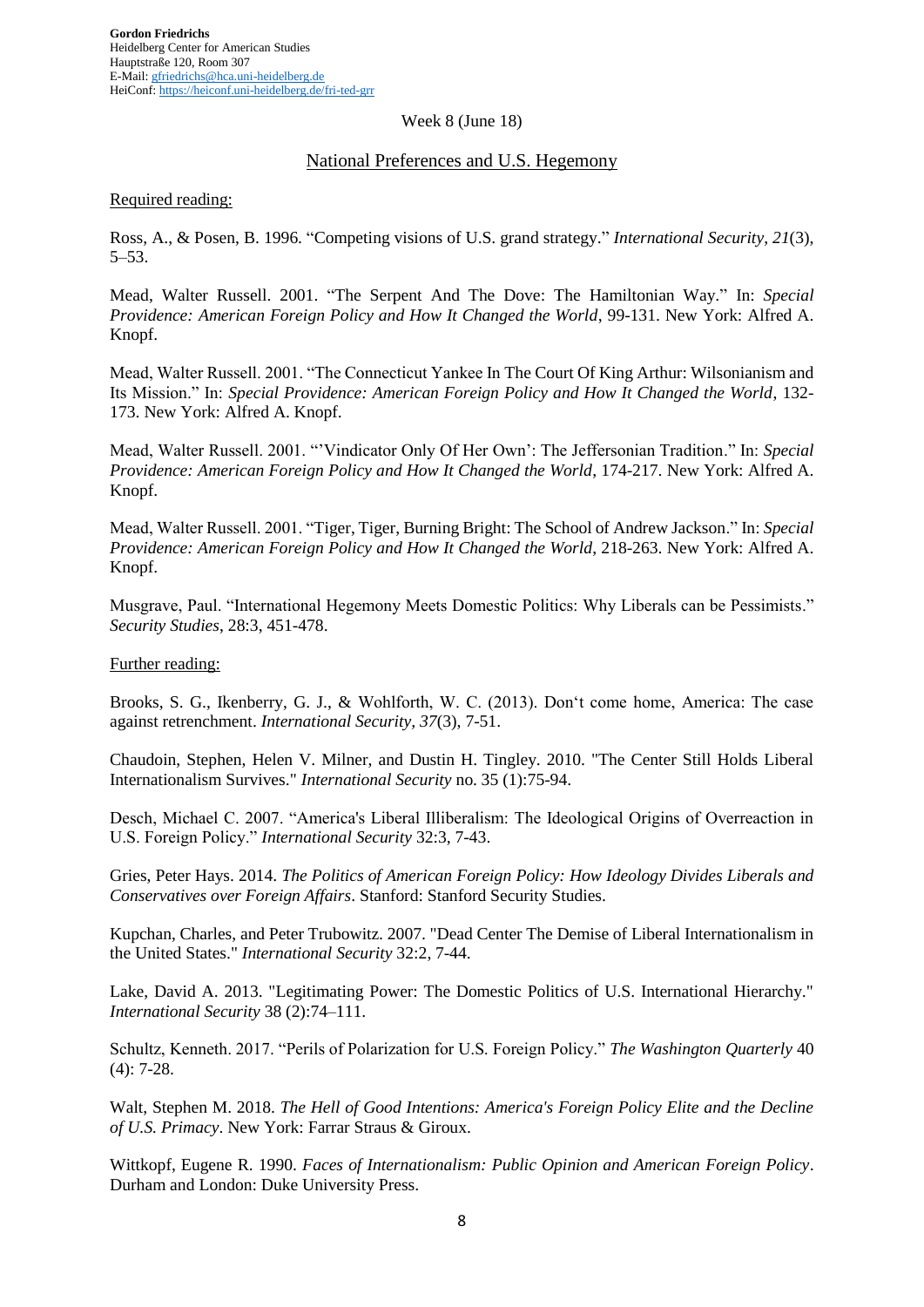#### Week 9 (June 25)

# U.S. Hegemony and Rising Powers

#### Required reading:

Schweller R.L. 1999. "Managing the rise of great powers: History and theory", in A. Johnston and R. Ross, *Engaging China: The management of an emerging power*, Routledge, pp. 1-27.

Hurrell, Andrew. 2006. Hegemony, liberalism and global order: what space for would-be great powers. *International Affairs*, 82:1, 1-19.

Flockhart, T. "The coming multi-order world", *Contemporary Security Policy*, 37:1, 2016, pp. 3-30

Brooks, Stephen G., and William C. Wohlforth. 2016. "The Rise and Fall of the Great Powers in the Twenty-first Century." *International Security* 40 (3):7-53.

Murray, Michelle. *The struggle for Recognition in International Relations*: *Status, Revisionism, and Rising Powers*. Oxford: Oxford University Press.

#### Further reading:

Allison, Graham. 2017. *Destined for War: Can America and China Escape Thucydides's Trap?* Boston & New York: Houghton Mifflin Harcourt.

Breslin, S. "China and the global order", *International Affairs*, 89(3), May 2013, pp. 615-34.

Deng, Y. 'China: The Post-Responsible Power', *The Washington Quarterly*, Winter 2015, pp. 117-32.

K. Hopewell, "The BRICS—merely a fable? Emerging power alliances in global trade governance", *International Affairs*, 93:6 (2017), pp. 1377-1396

Ikenberry, John, Zhu Feng and Wang Jisi. 2015. *America, China and the struggle for world order.* New York: Palgrave Macmillan.

Lucas E., The New Cold War: Putin's Russia and the Threat to the West, NY: Palgrave, 2014.

Milani C. et al., "Brazil's foreign policy and the 'graduation dilemma'", International Affairs, 93:3 (2017), pp. 585-605.

Narlikar A., New powers: How to become one and how to manage them, NY: Columbia University Press, 2010.

Nadkarni V., C. Noonan, Emerging Powers in a Comparative Perspective: The Political and Economic Rise of the BRIC Countries, NY: Bloomsbury, 2013

O'Neill J., The Growth Map: Economic Opportunity in the BRICS and Beyond, London: Penguin, 2011.

Pant H., "The BRIC fallacy", The Washington Quarterly, Summer 2013, pp. 91-105.

Reid M. 2014. Brazil: The Troubled Rise of a Global Power, Yale: Yale University Press.

Shambaugh D., China Goes Global: The Partial Power, Oxford: Oxford University Press, 2014.

Smith, Martin, *Power in the Changing Global Order: The U.S., Russia, and China* (Cambridge: Polity Press, 2012),

Zakaria, Fareed. 2008. *The post-American world*. 1. edition. ed. New York ; London: Norton.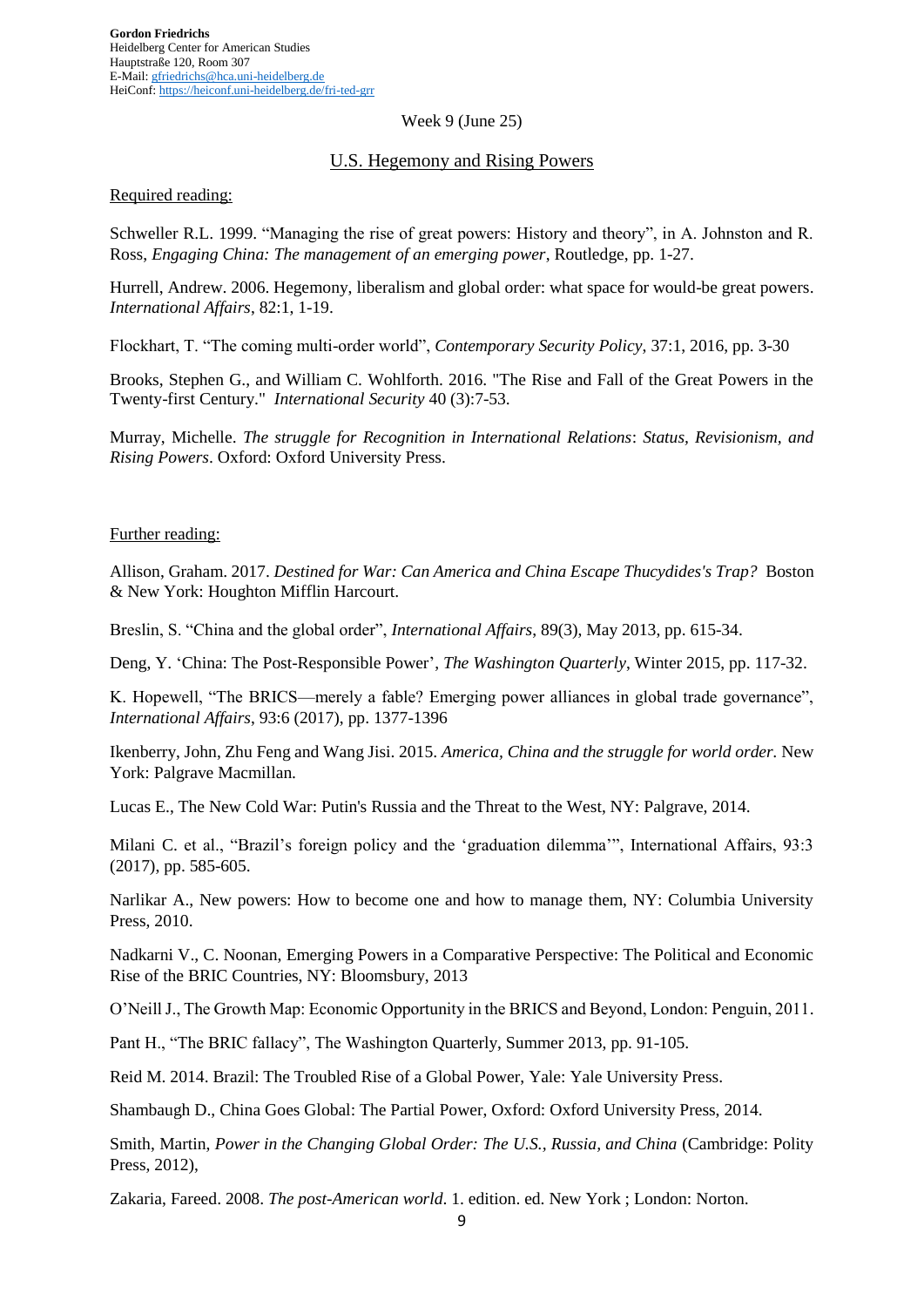#### Week 10 (July 2)

# U.S. Hegemony and Regions

#### Required reading:

Goh, Evelyn. "Contesting Hegemonic Order: China in East Asia." *Security Studies* 28:3, 614-644.

Dian, Matteo and Hugo Meijer. 2020. Networking hegemony: alliance dynamics in East Asia. *International Affairs*, 57, 131-149.

Gause III, F. Gregory. "'Hegemony' Compared: Great Britain and the United States in the Middle East." *Security Studies* 28:3, 565-587.

Cooley, Alexander. "Ordering Eurasia: The Rise and Decline of Liberal Internationalism in the Post-Communist Space." *Security Studies* 28:3, 588-613.

Schenoni, Luis L., and Scott Mainwaring. 2019. "US hegemony and regime change in Latin America." *Democratization*. 26:2, 269-287.

Ikenberry, John G., and Daniel H. Nexon. 2019. "Hegemony Studies 3.0: The Dynamics of Hegemonic Orders." *Security Studies* 28:3, 395-421.

#### Further reading:

Cox M., "Power Shifts, Economic Change and the Decline of the West?", International Relations26(4), 2012, pp. 369–388.

Grygiel, Jakub J., and A. Wess Mitchell. 2016. *The Unquiet Frontier: Rising Rivals, Vulnerable Allies, and the Crisis of American Power*. Princeton: Princeton University Press.

Tulchin, Joseph S. 2016. *Latin America in international politics challenging US hegemony*. Boulder, Colorado Lynne Rienner Publishers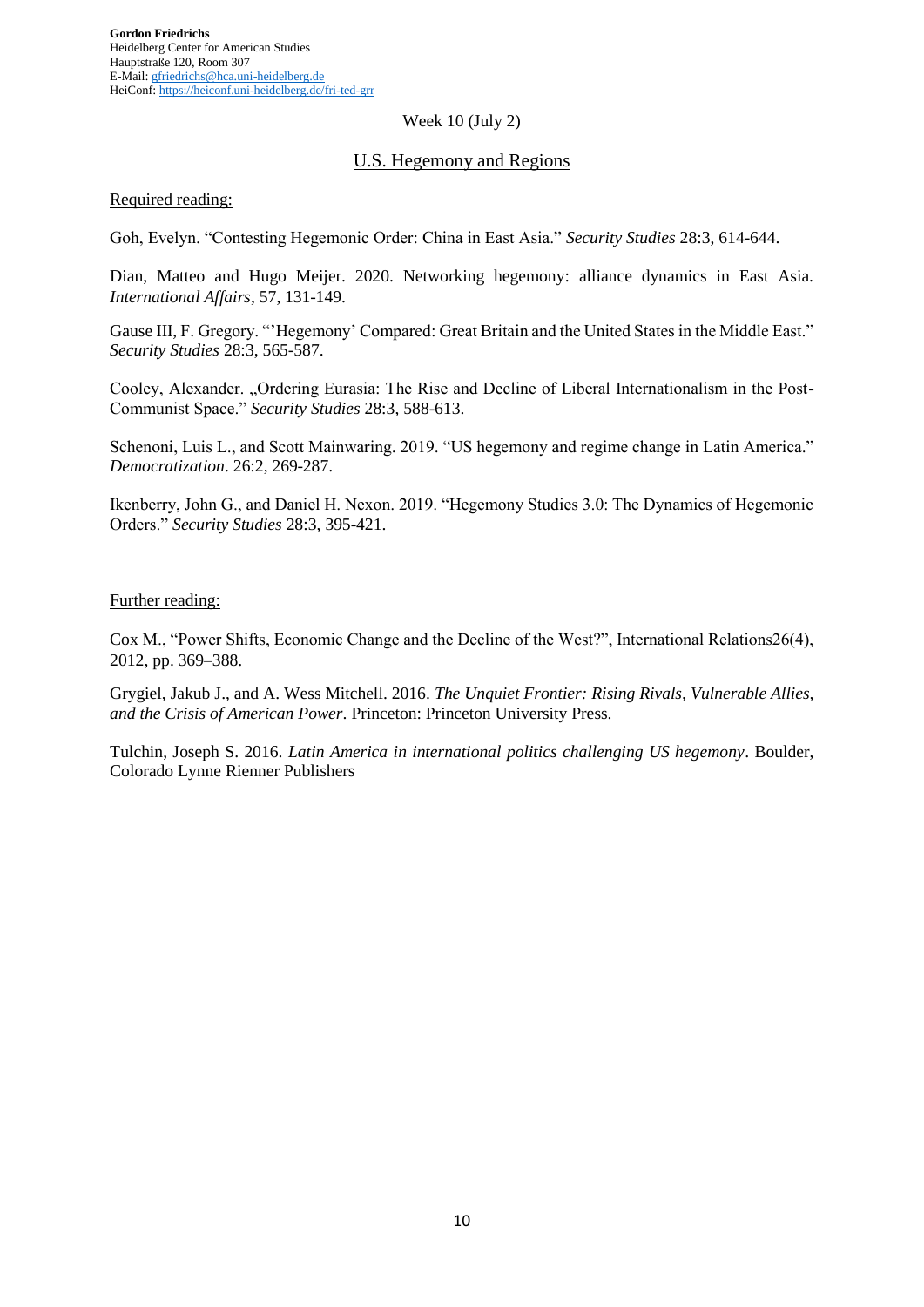#### Week 11 (July 9)

# U.S. Hegemony and Global Policy Issues

#### Required reading:

Norrlof, Carla. 2014. "Dollar hegemony: A power analysis." *Review of International Political Economy*: 1-29.

Drezner Daniel W. 2019. "Counter-Hegemonic Strategies in the Global Economy." Security Studies 28:3, 505-531.

Farrell, Henry, and Abraham L. Newman. 2019: Weaponized Interdependence: How Global Economic Networks Shape State Coercion." *International Security*, 44:1, 42-79.

Falkner, Robert. 2005. "American Hegemony and the Global Environment." *International Studies Review* 7:4, 585-599.

Kelemen, R. Daniel, and Eric C. Sibbitt. 2004. "The Globalization of American Law." *International Organization,* 58:1, 103-136.

Parmar, Inderjeet. 2012. "Foundation Networks and American Hegemony." *European Journal of American Studies*, 7:1, 1-29.

Parmar, Inderjeet. 2019. "Transnational Elite Knowledge Networks: Managing American Hegemony in Turbulent Times." *Security Studies*, 28:3, 532-564.

#### Further reading:

Barry Colin M., and Katja B. Kleinberg. 2015. "Profiting from Sanctions: Economic Coercion and US Foreign Direct Investment in Third-Party States." *International Organization* 69, 881–912.

Byers, Michael, and Georg Nolte. 2003. *United States Hegemony and the Foundations of International Law*. New York: Cambridge University Press.

Chase-Dunn Chris, Roy Kwon, Kirk Lawrence and Hiroko Inoue. 2011. "Last Of The Hegemons: U. S. Decline And Global Governance." International Review of Modern Sociology 37:1, 1-29.

Emmenegger, Patrick. 2017. "The long arm of justice: U.S. structural power and international banking." Business and Politics 17:3, 473–493.

Konings, Martijn. 2009. "The construction of US financial power." *Review of International Studies* 35  $(1):69-94.$ 

Mandelbaum, Michael. 2010. *The Frugal Superpower: America's Global Leadership in a Cash-Strapped Era*. New York: Public Affairs.

Tannenwald, Nina. 1999. "The Nuclear Taboo: The United States and the Normative Basis of Nuclear Non-Use." *International Security* 53 (3): 433-468.

Foot, Rosemary, S. Neil MacFarlane, and Michael Mastanduno. 2003. *US Hegemony and International Organizations: The United States and Multilateral Institutions*. Oxford: Oxford University Press.